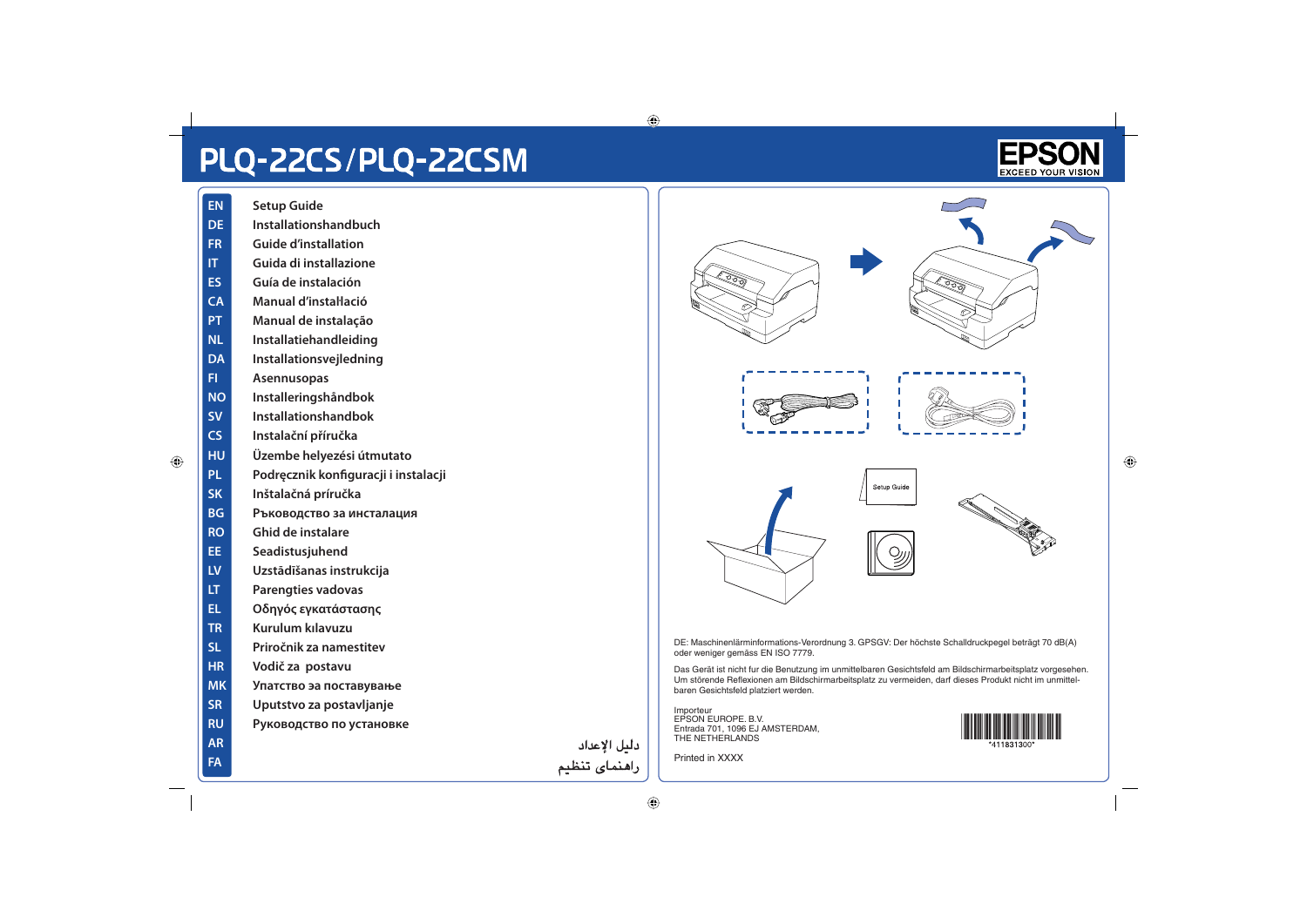| <b>EN</b> | For detailed information and safety recommendations, refer to the User's Guide.                                     |
|-----------|---------------------------------------------------------------------------------------------------------------------|
| DE.       | Ausführliche Informationen und Sicherheitsempfehlungen finden Sie im Benutzerhandbuch.                              |
| FR.       | Pour plus d'informations et des recommendations concernant la sécurité, reportez-vous au Guide de<br>l'utilisateur. |
| IT.       | Per informazioni dettagliate e suggerimenti sulla sicurezza consultare la Guida per l'utente.                       |
| ES.       | Para obtener información detallada y recomendaciones sobre seguridad consulte la Guía de usuario.                   |
| <b>CA</b> | Per obtenir informació detallada consulti el Manual d'usuari.                                                       |
| PT.       | Para mais informações e recomendações sobre segurança, consulte o Manual do Utilizador.                             |
| <b>NL</b> | Raadpleeg de gebruikershandleiding voor meer informatie en veiligheidsvoorschriften.                                |
| <b>DA</b> | Der findes yderligere oplysninger og anbefalinger om sikkerhed i brugervejledningen.                                |
| FI.       | Lisätietoja ja turvaohjeita on Käyttöoppaassa.                                                                      |
| <b>NO</b> | Hvis du vil ha mer detaljert informasjon og sikkerhetsanbefalinger, kan du se i brukerhåndboken.                    |
| <b>SV</b> | Detaljerad information och säkerhetsföreskrifter finns i Användarhandboken.                                         |
| <b>CS</b> | Podrobné informace a bezpečnostní doporučení najdete v Uživatelské příručce.                                        |
| <b>HU</b> | Részletes információk és a biztonsággal kapcsolatos tudnivalók a használati útmutatóban találhatók.                 |
| PL.       | Szczegółowe informacje oraz zalecenia dotyczące bezpieczeństwa zawiera Podręcznik użytkownika                       |
| <b>SK</b> | Podrobné informácie a bezpečnostné odporúčanie nájdete v Užívateľskej príručke.                                     |
| <b>BG</b> | Подробна информация и препоръки за безопасност ще намерите в Ръководството за потребителя.                          |
| <b>RO</b> | Pentru informații detaliate și recomandări cu privire la siguranță, consultați User's Guide.                        |
| EE.       | Lähemat teavet ja ohutusalaseid soovitusi vt kasutusjuhendist User's Guide.                                         |
| LV.       | Sīkāku informāciju un ieteikumus par drošību skat. Lietotāja rokasgrāmatā.                                          |
| LT.       | Detalesnės informacijos ir saugos patarimų ieškokite vartotojo vadove.                                              |
| EL.       | Για περισσότερες πληροφορίες και συστάσεις για την ασφάλεια, ανατρέξτε στον Οδηγό χρήσης                            |
| TR.       | Ayrıntılı bilgi ve güvenlik önerileri için lütfen Kullanım Kılavuzu'na bakın.                                       |
| <b>SL</b> | Podrobnejše informacije in varnostna priporočila najdete v uporabniškem priročniku.                                 |
| HR.       | Detaljne informacije i preporuke o sigurnosti pogledajte u Korisničkom priručniku.                                  |
| <b>MK</b> | За подетални информации и препораки за безбедноста видете во "Корисничкиот прирачник".                              |
| SR.       | Za detaljne informacije i mere bezbednosti pogledajte Korisničko uputstvo.                                          |
| <b>RU</b> | Для получения подробных сведений и рекомендаций по безопасности см. Руководство пользователя.                       |
| <b>AR</b> | للحصول على معلومات مفصلة وتوصيات الأمان، ارجع إلى User's Guide                                                      |
| <b>FA</b> | برای اطلاعات مشروح به راهنمای مراجعه رجوع شود.                                                                      |
|           |                                                                                                                     |











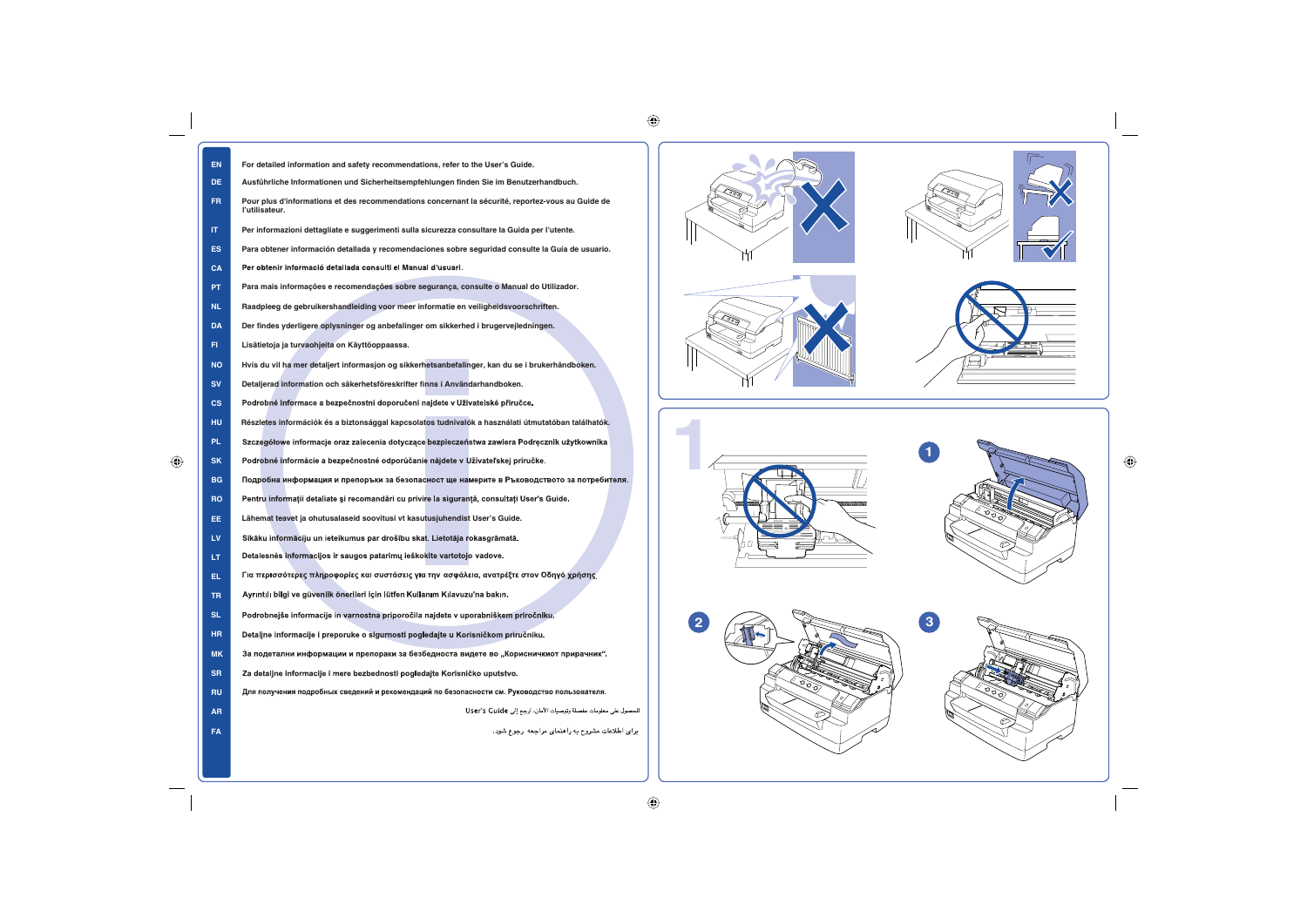